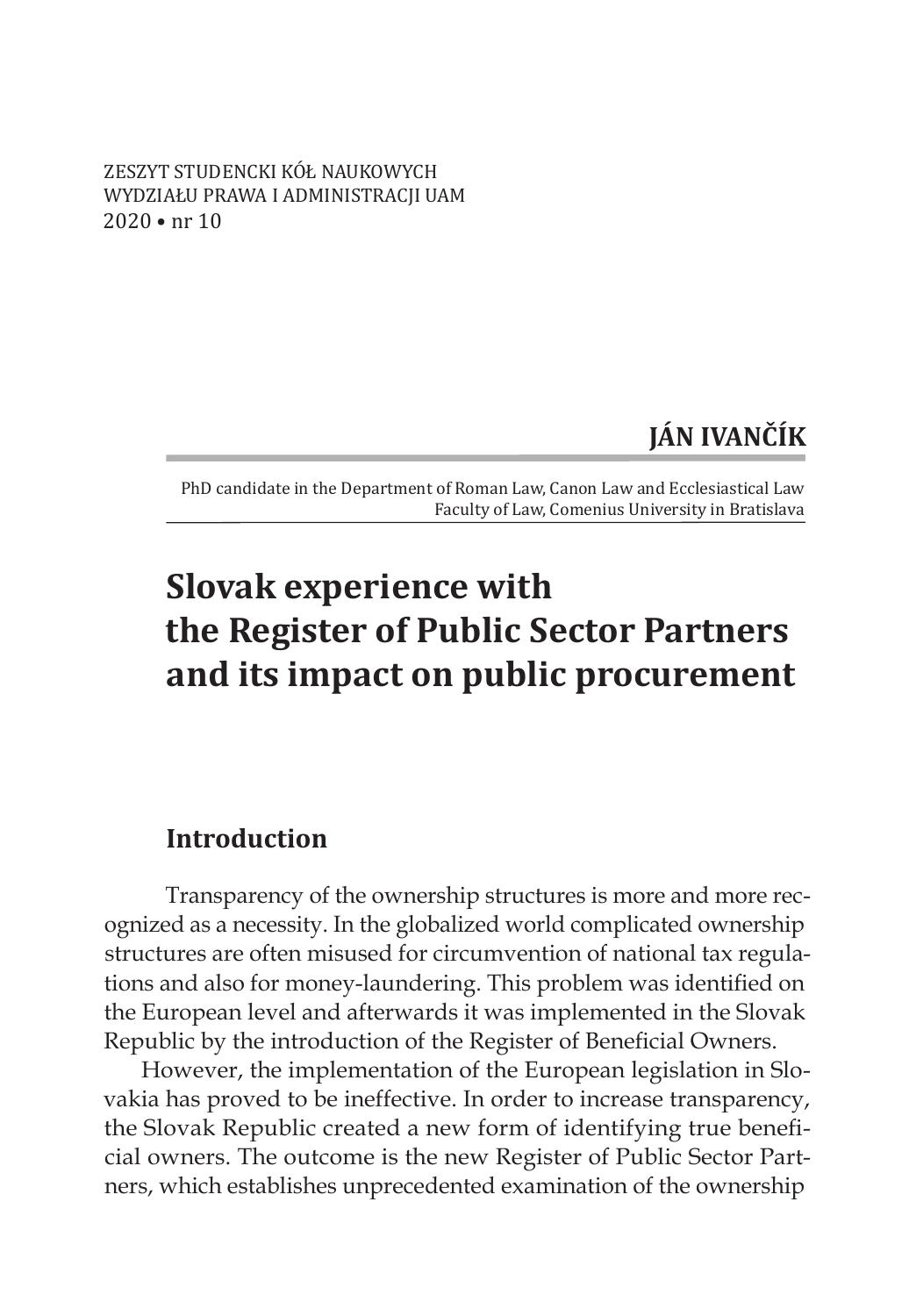structures. However, the ambitious legislation faces numerous obstacles. The aim of this paper is to introduce the Slovak law which aims not only to fulfil obligations arising from the European legal standards but it examines the ownership structures even further.

After first years of practice, we will be able to identify which aims of the law seem to be successfully fulfilled and what are the limitations of the Slovak approach. This analysis may also serve as an example for foreign practice.

# **1. Slovak Register of Public Sector Partners – how is the ownership structure revealed?**

#### **1.1. European legislation and the new Slovak register**

Basic purpose of the public procurement is not only to achieve more for less, but it is combined with increasing quality requirements. With the existence of complicated cross-border ownership structures, the demand for the higher transparency of this process is arising.<sup>1</sup> The need for transparency is underlined by numerous illegal activities that benefit from unclear ownership structures of legal entities.<sup>2</sup>

New trends and developments are reflected in numerous legal acts on both European and national levels. At the European level, it is necessary to point to the 4th and 5th anti-money laundering Directive.3

<sup>1</sup> A. Erridge, J. McIlroy, *Public Procurement and Supply Management Strategies*, "Public Policy and Administration" 2002, vol. 17, iss. 1, p. 52.

<sup>&</sup>lt;sup>2</sup> Slovak Republic is trying to increase transparency of public procurement with progressive approach to electronic services. Register of Public Sector Partners may be considered a partial outcome of these efforts. Compare: M.M. Svidroňová, T. Mikuš, *E-procurement as the ICT Innovation in the Public Services Management: Case of Slovakia*, "Journal of Public Procurement" 2015, vol. 15, iss. 3, p. 317.

<sup>&</sup>lt;sup>3</sup> Directive (EU) 2015/849 of the European Parliament and of the Council of 20 May 2015 on the prevention of the use of the financial system for the purposes of money laundering or terrorist financing, amending Regulation (EU) No. 648/2012 of the European Parliament and of the Council, and repealing Directive 2005/60/EC of the European Parliament and of the Council and Commission Directive 2006/70/EC and the most recent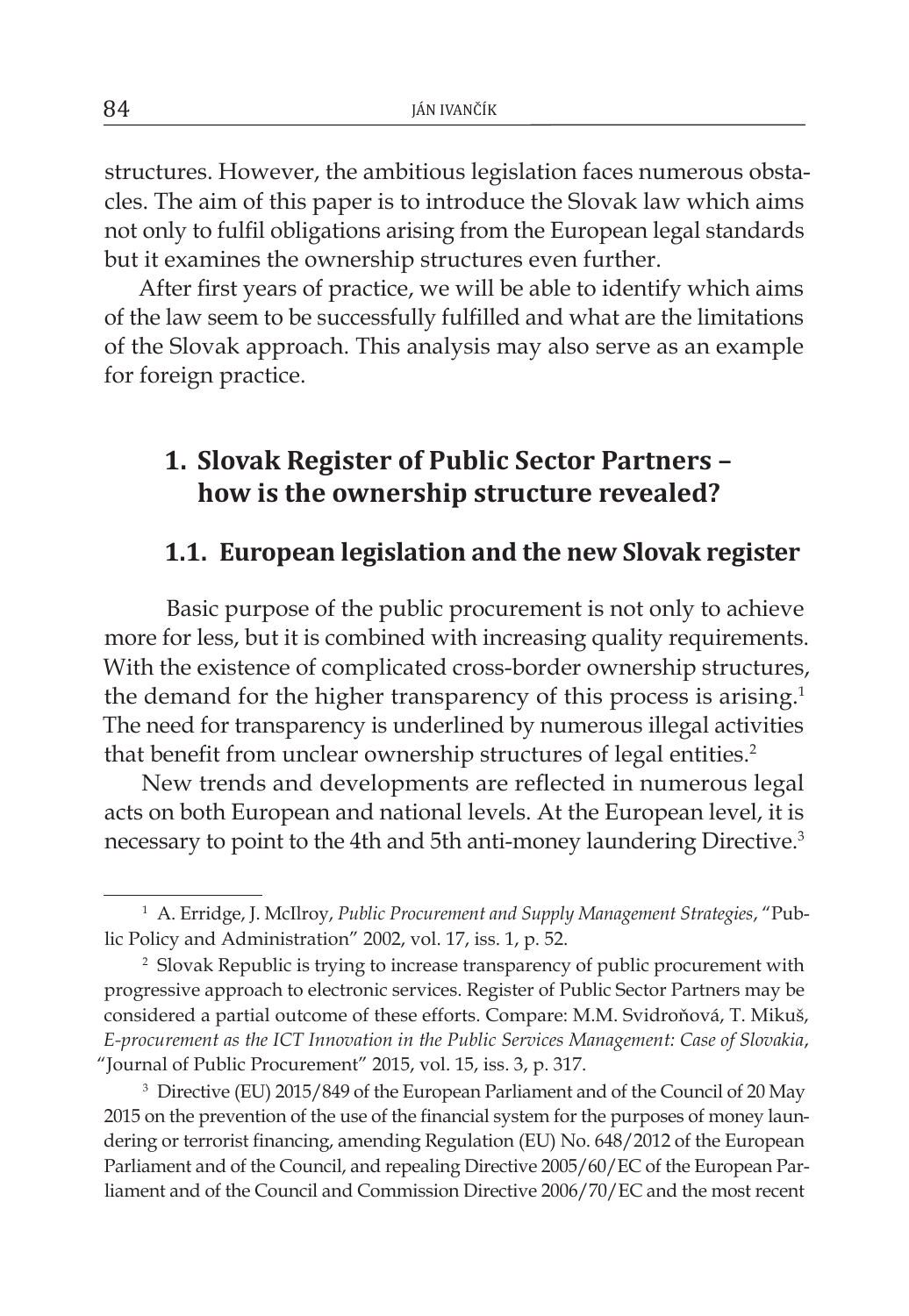Pursuant to the 5th AML Directive, it is important to know the real ownership structure of the beneficial owners so that information on the ownership structure of legal persons will be publicly available.<sup>4</sup>

This European legislation has been transposed into the Slovak legal system by Act No. 297/2008 Coll. on the prevention of the use of the financial system for the purposes of money laundering or terrorist financing. The institution of beneficial owners became part of the Slovak legal system and along with a new Register of Beneficial Owners was also created. Entry in the register has become a condition for participation in public procurement. However, this process proved to be ineffective and inflexible in practice and therefore, it was replaced with a new concept.<sup>5</sup>

From this point, the Slovak regulation deviated from the European concept and introduced a specific approach to the disclosure of information about persons entering into relations with the state, respectively public institutions. A different approach resulted in the creation of the Register of Public Sector Partners introduced by Act No. 315/2016 Coll. on Register of Public Sector Partners ("RPSP Act")<sup>6</sup>, effective as of February 1, 2017. The aim of the new legal regulation is to cover the full range of public property management, not only public procurement, which represents only 20 percent of it.<sup>7</sup> The requirement to identify beneficial owners under the AML regulations is

Directive (EU) 2018/843 of the European Parliament and of the Council of 30 May 2018 amending Directive (EU) 2015/849 on the prevention of the use of the financial system for the purposes of money laundering or terrorist financing, and amending Directives 2009/138/EC and 2013/36/EU.

<sup>4</sup> Explanatory note (30) of the Directive (EU) 2018/843: "Public access to beneficial ownership information allows greater scrutiny of information by civil society, including by the press or civil society organisations, and contributes to preserving trust in the integrity of business transactions and of the financial system."

<sup>5</sup> P. Lukáčka, F. Petrek, *Register of Public Sector Partners and Related Obligations of Public Procurement Candidates*, "Acta Facultatis Iuridicae Universitatis Comenianae" 2019, vol. 38, iss. 1, p. 50.

<sup>6</sup> In Slovakia, this legal regulation is also known as Anti-letterbox Act.

<sup>7</sup> Former legal regulation based on the Register of Beneficial Owners was focused mainly on the public procurement. See explanatory note to the RPSP Act.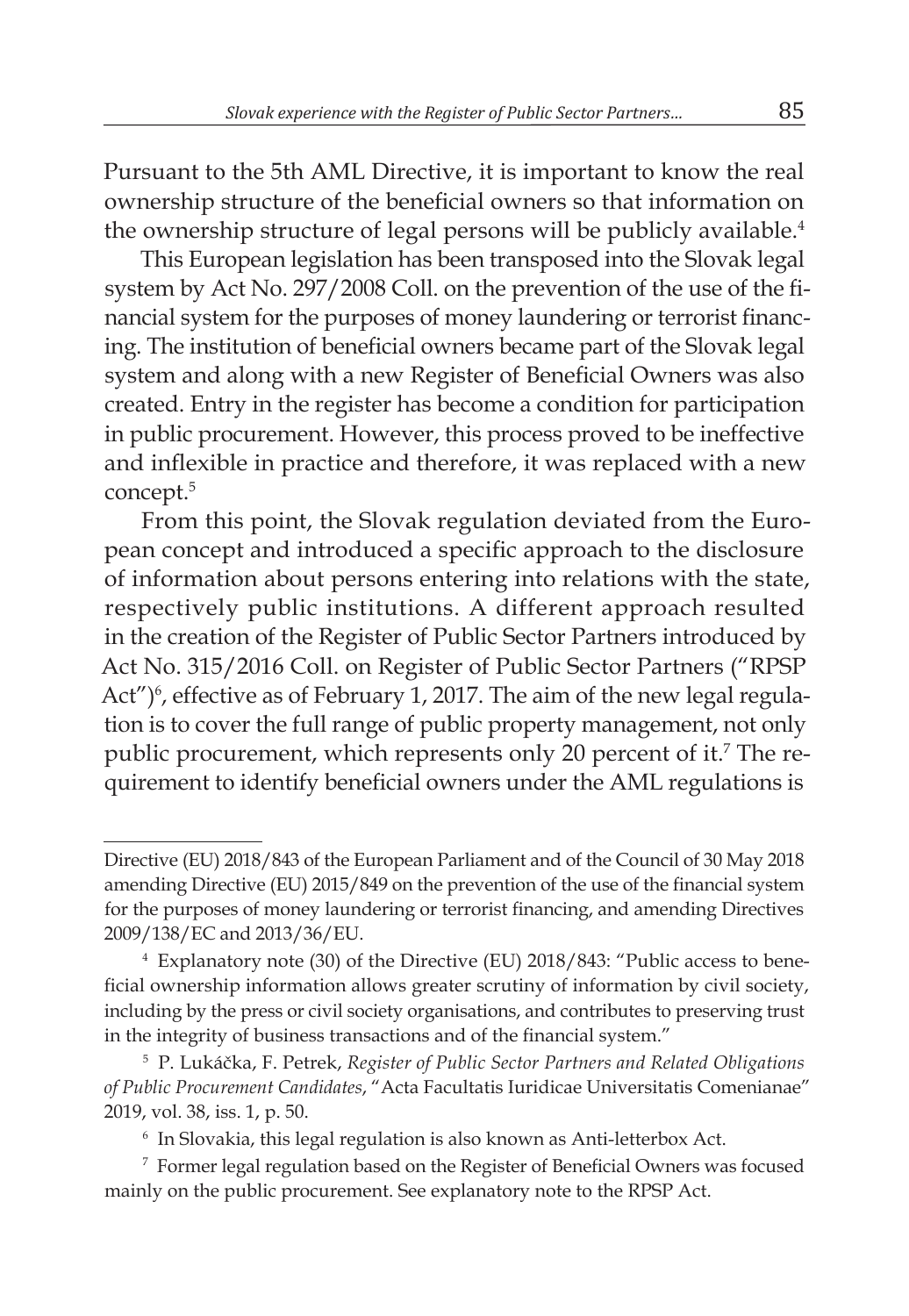therefore maintained, however the implementation method is specific for the Slovak Republic.

#### **1.2. Enhanced engagement and increased formality**

The RPSP Act not only aims to broaden the scope of obliged entities, but it also introduces a new form for revealing the ownership structure of entities identified as Public Sector Partners. Obliged persons do not carry out their verification themselves, hence a simple declaration of honour by beneficial owners is no longer sufficient.<sup>8</sup> Collecting relevant facts and determination of beneficial owners<sup>9</sup> are entrusted to a selected group of third entities.

The definition of Public Sector Partner is formulated quite broadly. It consists of both positive and negative definitions.

The positive definition contained in Sec. 1 (1) aims to cover almost all cases of trading with public entities or drawing public funds.10 In order to reduce the administrative burden for small entities, the legislator also introduced a negative definition, consisting of numerous exceptions.<sup>11</sup> The determination whether an entity is or is not a Public Sector Partner is therefore not a trivial act and it requires a specific, formal examination. The formality of the process significantly increases the costs for the liable

<sup>8</sup> Explanatory note to the RPSP Act states "(author's translation)": "Recent legislation does not sufficiently address the identification of beneficial owners as it is based on a solemn declaration of honour; the draft law abandons this concept and introduces a stricter beneficial owner verification regime." Original Slovak wording: "Súčasná právna úprava nerieši dostatočným spôsobom identifikáciu konečného užívateľa výhod, pretože je založená na čestnom vyhlásení; od tohto konceptu návrh zákona upúšťa a zavádza sprísnený režim verifikácie konečného užívateľa výhod."

<sup>9</sup> Only the register of beneficial owners was replaced by the Register of Public Sector Partners. Legal definition of the beneficial owners is still contained in Act No 297/2008 Coll. The RPSP Act refers to this regulation in Sec. (2) d).

 $10$  The positive definition covers mainly the cases of direct donations from public funds or EU funds and also entering into a contract with public entities; provision of health care covered by health insurance etc.

<sup>&</sup>lt;sup>11</sup> Exceptions are conceived as financial limits or specific groups of non-regulated entities (e.g. public administration entities, public enterprises, persons working mostly in the non-profit sector, third countries and their authorities, etc.).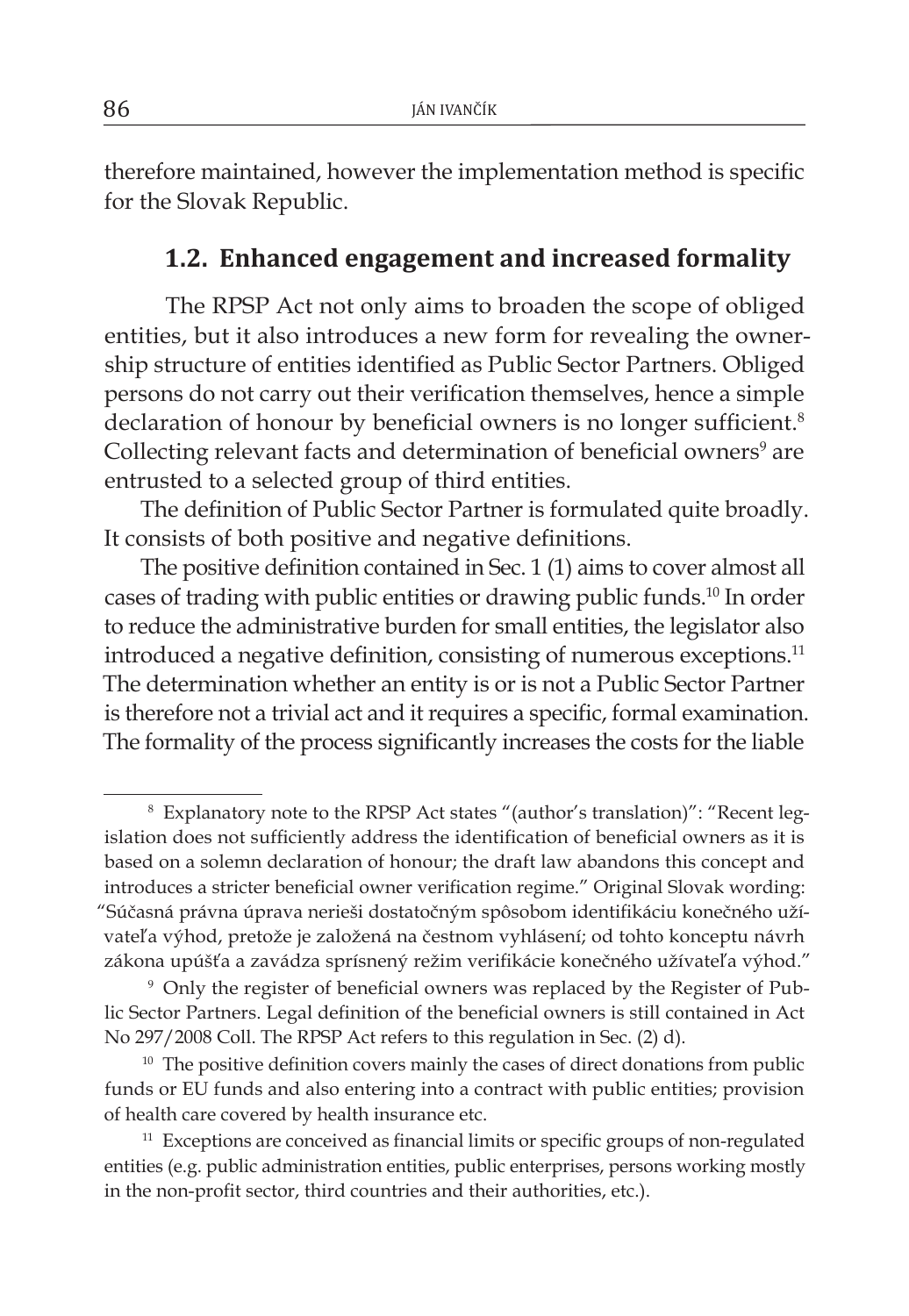entity but, on the other hand, it should lead to more comprehensive conclusions comparing to the previous legislation.12

The whole process consists of two phases. The main aim of the first phase is to analyse the whole ownership structure of the company and to identify the beneficial owners. This phase is covered by the socalled entitled persons. The second phase consists of registration into the public register and it is entrusted to the District Court in Žilina. This District Court is responsible for registration of subjects for the entire Slovak Republic.

Under the RPSP Act, the most difficult and most responsible part of the process is the first step, i.e. identification of beneficial owners, therefore we will analyse it in the following section. The registration proceedings, held in front of the court, are on the other hand quite straightforward and the whole process is held solely on electronic basis.

The registration procedure was created as a *sui generis* procedure, consisting of: (i) data entry; (ii) modifications of registered data; and (iii) termination of registration. As the verification of the ownership structure was executed prior to the registration proceeding, the court only deals with the fulfilment of formal obligations. The whole responsibility for truthfulness and completeness of provided information is on the entitled person and the public sector partner.

The obligation to register lasts throughout the whole duration of a contract with a public entity. The term "contract duration" is understood as the period during which the Public Sector Partner receives funds or property benefits from the public entity. At this point the question arises whether the registration period should not be extended beyond the expiry of the contract duration. However, the principle of public scrutiny is here confronted with the personal data protection of beneficial owners and their right to be forgotten.13 Therefore, interference with the private rights of beneficial owners should not exceed justified reasons.

<sup>12</sup> See: A. Leontiev, M. Anderle, *Register konečných užívateľov výhod – stop pre schránkové firmy vo verejnom obstarávaní?* "Bulletin Slovenskej advokácie" 2017, vol. 23, iss. 1–2, p. 6.

<sup>13</sup> Compare: Ch. Savia, *Processing Financial Crime Data under the GDPR in the light of the 5th Anti-Money Laundering Directive*, Örebro universitet Juridicum, vol. 1, p. 33.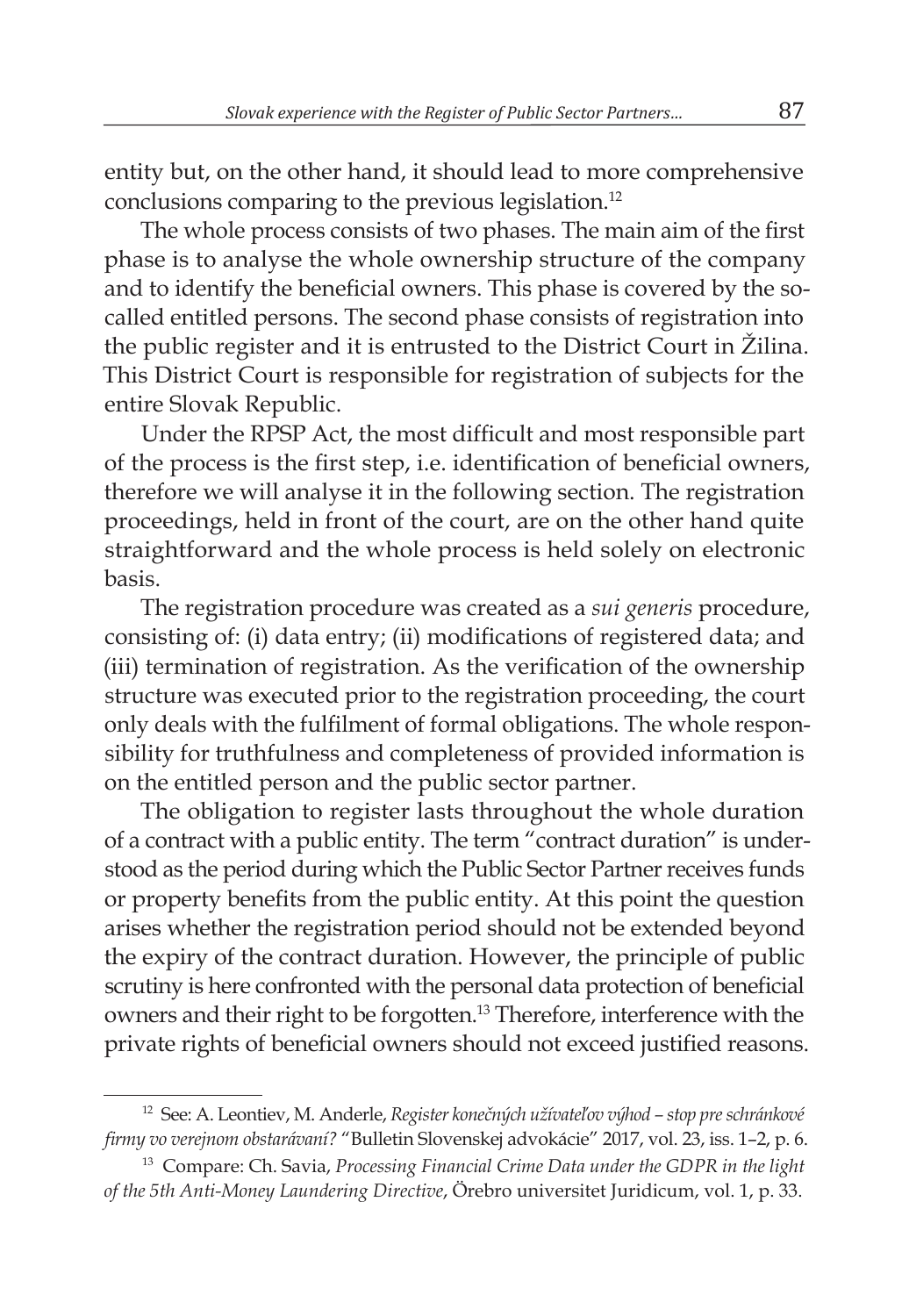### **1.3. Entitled persons and the identification of beneficial owners**

The registration application must be submitted to the court by the so-called "entitled person", which acts on behalf of the public sector partner. An entitled person shall be understood as: (i) attorney-at-law; (ii) notary; (iii) bank; or (iv) tax advisor with their place of business or registered office in the Slovak Republic.14

Prior to the submission of the application, the entitled person shall verify the registrant. This activity is *sui generis*, therefore it is independent of general activities of the entitled person. The relationship between the entitled and the obliged person is based on a contract governed by provisions under the RPSP Act and additionally by provisions on the control activity contract under the Commercial Code. This leads to an interesting legal construction which uses the status of certain regulated professions, for which the RPSP Act creates a new type of service.<sup>15</sup>

The RPSP Act does not contain an explicit manual for the verification of public sector partners. It only determines the criteria that must be fulfilled during execution of the verification. Pursuant to Sec. 11 (5), the entitled person must act: (i) impartially; (ii) with due care; and (iii) procure all available information on the registered subject and to evaluate it. Unlike due care determined under terms of the civil law (which is based on the Roman perception of due diligence), the RPSP Act establishes a new type of due care. Due care under the RPSP Act is characterised as an appropriate care connected with the function of the entitled person, which should be based on impartial professional evaluation of all available information. It is important to notice that the entitled person is obliged to evaluate the information it was provided with, but also information it could have obtained and which may affect its conduct.<sup>16</sup>

This definition of due care entails a fundamental interpretation problem. What kind of actions is the entitled person obliged

<sup>&</sup>lt;sup>14</sup> A foreign person who carries out one of the professions listed as entitled person must have its enterprise or branch located in Slovakia.

<sup>15</sup> P. Lukáčka, F. Petrek, op. cit., p. 63.

 $16$  See Sec. 11 (5) of the RPSP Act.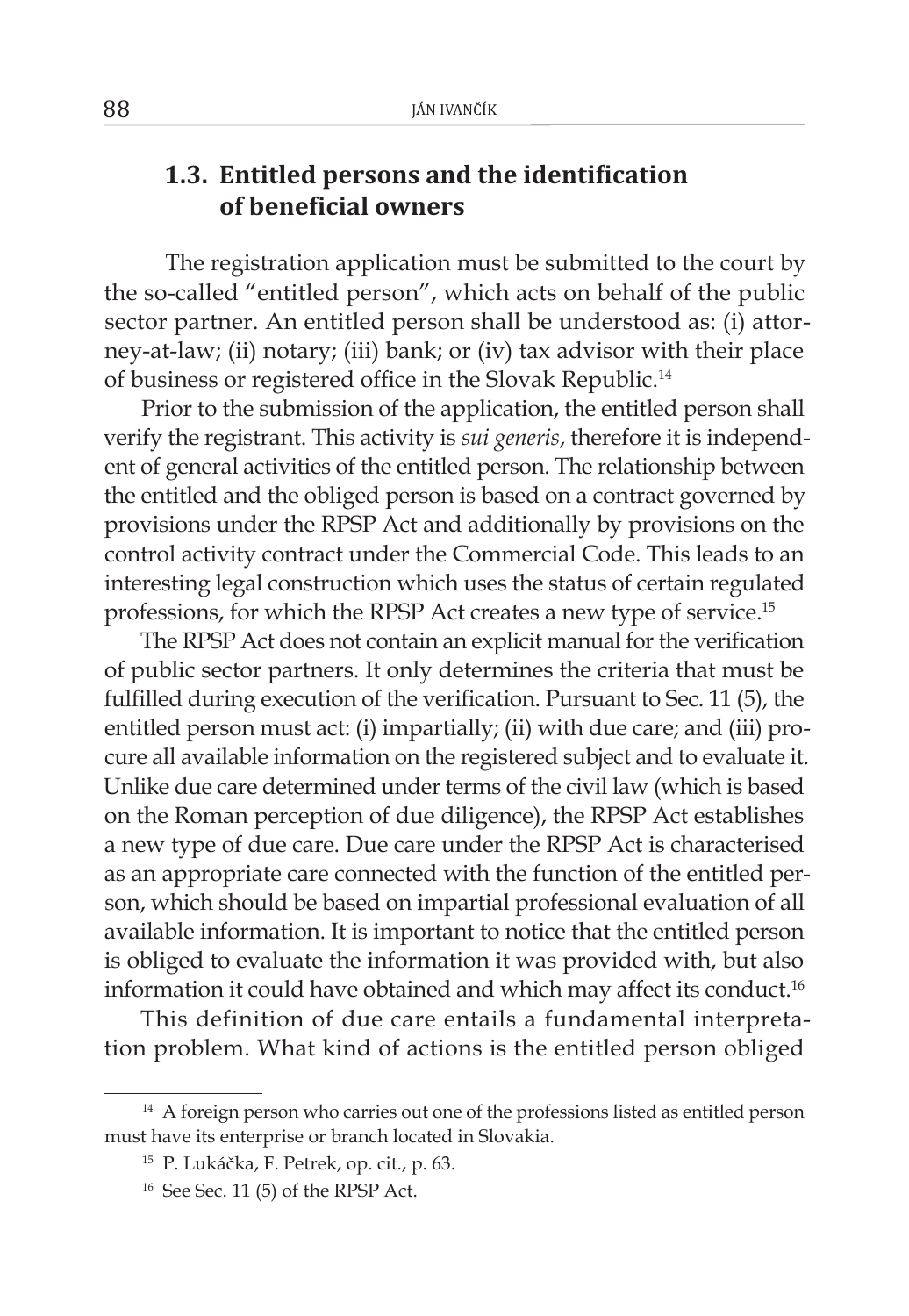to perform in order to fulfil the legal precondition of due care? It is obvious that RPSP Act requires assessment on *ad hoc* basis. In general, revealing of the ownership structure should lead to accurate identification of specific natural persons – beneficial owners.17 However, it would be unjust to require from the entitled person knowledge of all jurisdictions under the consideration. Affidavits of registered entities are therefore still relatively common, as these may (to some extent) confirm due care of the entitled person.

After successful verification of the registered person, the entitled person submits a proposal to enter all relevant data into the register. As it was already stated, the process takes place in front of the District Court in Žilina and it is solely electronic. As the data examination is entrusted to the entitled person, the court does not examine the veracity of the application. It focuses exclusively on compliance with formal requirements.

Unlike the Commercial Register or similar registers, the Register of Public Sector Partners is built on a system of continuous verifications. In practice it means that successful registration does not end the list of the public sector partner's obligations. The identification of the beneficial owners must be carried out not only when the registered data have changed but also in legally enumerated cases<sup>18</sup> (e.g. conclusion of a new contract or receipt of finances exceeding € 1,000,000 within 30 days) and also by December 31 of each calendar year. The latest amendment of the RPSP Act also introduced voluntary verification of beneficial owners.

### **1.4. Qualified notification and judicial review**

By execution of registration, the court's position in the process does not end. In case of any doubts concerning correctness of entered data, the court can ex officio or on the basis of the so-called "qualified

<sup>&</sup>lt;sup>17</sup> When examining the status of a beneficial owner, the following must be examined pursuant to the definition contained in Act No. 297/2008 Coll.: direct or indirect impact of the person on corporate governance or creation of corporate bodies; share of the person on voting rights, equity or economic benefits, which must exceed 25 per cent.

<sup>&</sup>lt;sup>18</sup> See Sec. 11 (2) of the RPSP Act.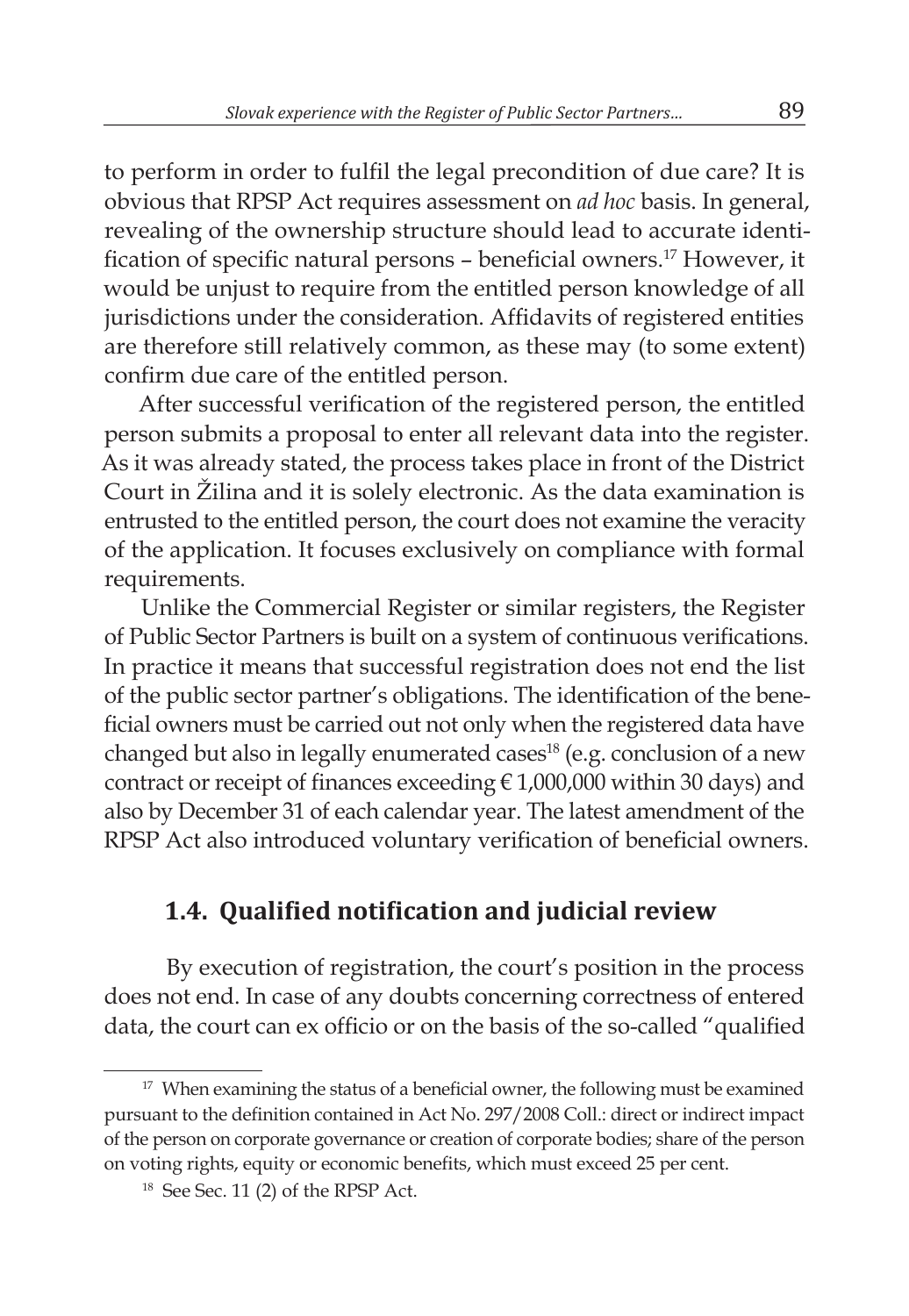notification" examine the authenticity and completeness of the registered data. In such a case, the court carries out material research, including proper inquiry.

The qualified notification can be lodged by any private or public entity. This ensures truly a wide range of control opportunities. Effective watchdog activities are in this way available for civil society and NGOs.<sup>19</sup>

The purpose of the judicial review is to clarify factual situation and to draw consequences. In this respect the decision of the District Court in Žilina No. 5PExre/5/2018 of October 9, 2018, is significant and it states "(author's translation)":

> The aim of the proceeding pursuant to Sec. 12 is not to verify the assets of beneficial owners…, or to solve potential crimes perpetrated by involved parties (including the offense of direct or indirect corruption or tax offenses). A strict distinction must be made between the competences of various law enforcement bodies… The importance of the Register of Public Sector Partners can be seen in particular in the creation of a publicly available database regarding entities entering into legal relations with the public sphere, which cannot be subsequently changed by registered entities.<sup>20</sup>

It follows that the court shall examine solely the circumstances which may be relevant to assess the veracity of registered data. Any other questions should be subject of a separate procedure.

<sup>&</sup>lt;sup>19</sup> Only 26 out of 91 proceedings were carried out by the district court ex officio; the remaining proceedings were initiated on the basis of a qualified notification. The information is based on the official data of District Court Žilina provided to the author on the basis of Act No. 211/2000 Coll. on Free Access to Information. The data obtained refer to the state in December 2019.

<sup>20</sup> Original Slovak wording as follows: "Účelom konania podľa § 12 nie je preverovať majetkové pomery konečných užívateľov výhod…, či riešiť eventuálnu trestnú činnosť zúčastnených (vrátane trestného činu priamej alebo nepriamej korupcie či daňových trestných činov). Treba jasne rozlišovať medzi kompetenciami jednotlivých orgánov ochrany práva… Význam RPVS možno vidieť najmä v tom, že sa vytvorila verejne dostupná databáza údajov o subjektoch vstupujúcich do právnych vzťahov s verejnou sférou, ktoré nie je možné zapísanými subjektmi dodatočne zmeniť."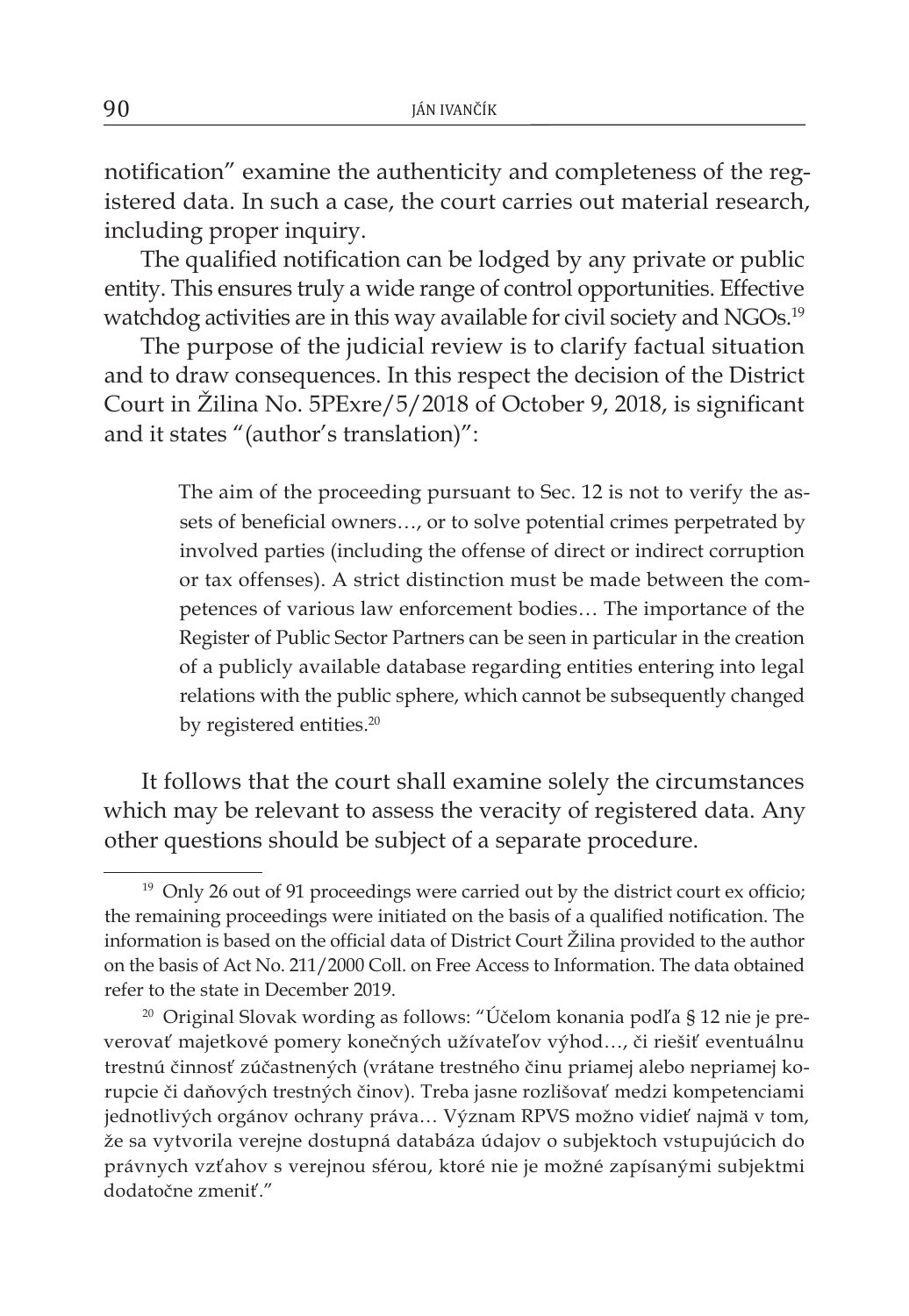Until major amendment of the RPSP Act<sup>21</sup>, it was unclear which factual state shall be relevant for the judicial review. The prevailing opinion was the time of submission of the qualified notification, respectively initiation of ex officio proceedings.<sup>22</sup> The amending law confirmed this practice. A significant disadvantage of this approach is factual impunity of possible violation of the law in case the registered person remedied the situation before the commencement of the proceeding. Voluntary examination of registered data makes such impunity even easier than before the amendment.

If the court decides, on the basis of submitted evidence, to erase the entity from the Register of Public Sector Partners, the entity concerned cannot bring any appeal. Regarding the introduction of a twoyear registration prohibition (in the event of erasure), the procedure before only single instance appears to be inadequate. From our point of view, this can seem as a legal shortcoming in the future since the revision procedure can be abused by the market competitors and we cannot also exclude possible inadequacies in the court investigation.

## **1.5. Impact of the new register on public procurement**

Since obtaining of public funds is *de iure* excluded without entry in the Register of Public Sector Partners, the registration has a significant impact on the public procurement. The Act No. 343/2015 Coll. on Public Procurement explicitly states that the contracting authority cannot enter into a contract with an entity which is obliged to register in the Register of Public Sector Partners and this obligation has not been fulfilled.23 This obligation also applies to the subcontractors of the liable entities. There is only one exemption from the aforementioned rule (related to the suppression of unnecessary administrative duties) – it does not apply to framework service agreements concluded between the contracting authority and several natural persons.

<sup>21</sup> Made under Act 241/2019 Coll.

<sup>&</sup>lt;sup>22</sup> See decision of the District Court Žilina No. 5P Exre/5/2018 of October 9, 2018.

<sup>23</sup> See Sec. 11 of Act No. 343/2015 Coll.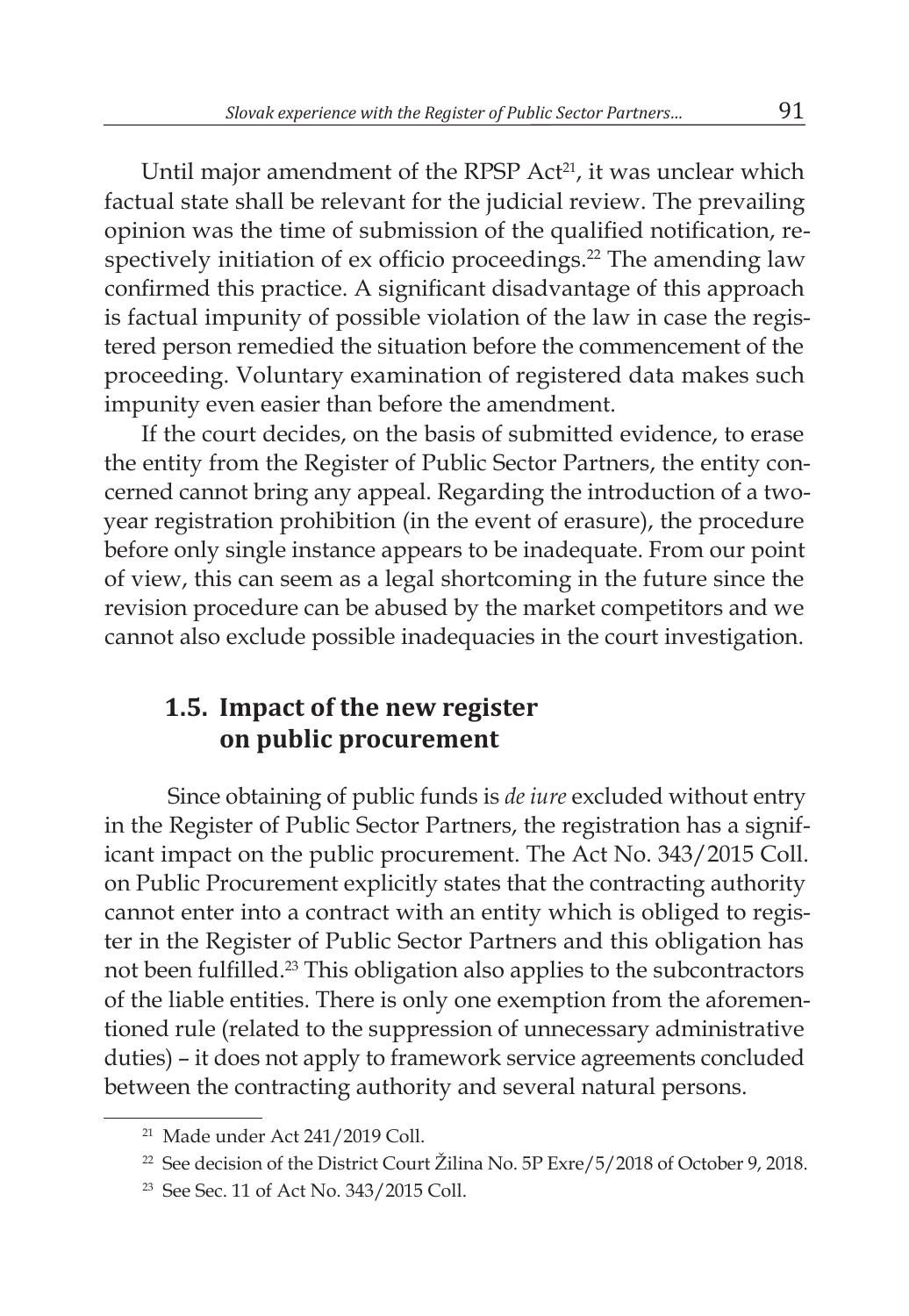The infringement of the aforementioned obligation linked to the public procurement is accompanied by numerous sanction mechanisms. Penalties are associated both with the omission of registration and also with registration of inaccurate data. Public entities are responsible for entering into a contract with an unregistered entity, i.e. the obligation to examine whether the successful tenderer has fulfilled its registration obligation lies on the contracting authority. Violation of this obligation is an offense punishable by a fine from € 1,000 to € 100,000.

The correctness of the data entered in the Register of Public Sector Partners is the responsibility of both (i) the public sector partner and (ii) the registrar (the so-called authorized person). Incorrect registration can result in a sanction imposed to the registered person or its statutory body; the erasure of the public sector partner from the register; or creation of a withdrawal right from the contract for the public institution. A subject erased from the register is also not entitled to submit new registration application within two years after the court decision<sup>24</sup>

# **2. Enhanced form for revealing the beneficial owners or unnecessary administration?**

Probably the biggest disadvantage of the RPSP Act is the expensiveness of verification and registration proceeding. Remuneration for the verification depends on the requirements of the entitled person. The cost range is therefore quite wide. Total estimated costs for external services connected with verification of the beneficial owners clearly exceed 10 million euros per annum.25 Such expenses create

<sup>&</sup>lt;sup>24</sup> This change is introduced by the amending Act No. 241/2019 Coll. as of November 1, 2019. Before this amendment, the public sector partner was entitled to submit a new registration application directly after its erasure.

<sup>&</sup>lt;sup>25</sup> According to the analysis of Transparency International Slovakia, the remuneration for the entitled person mainly varies from 250 up to 600 Euro. When estimating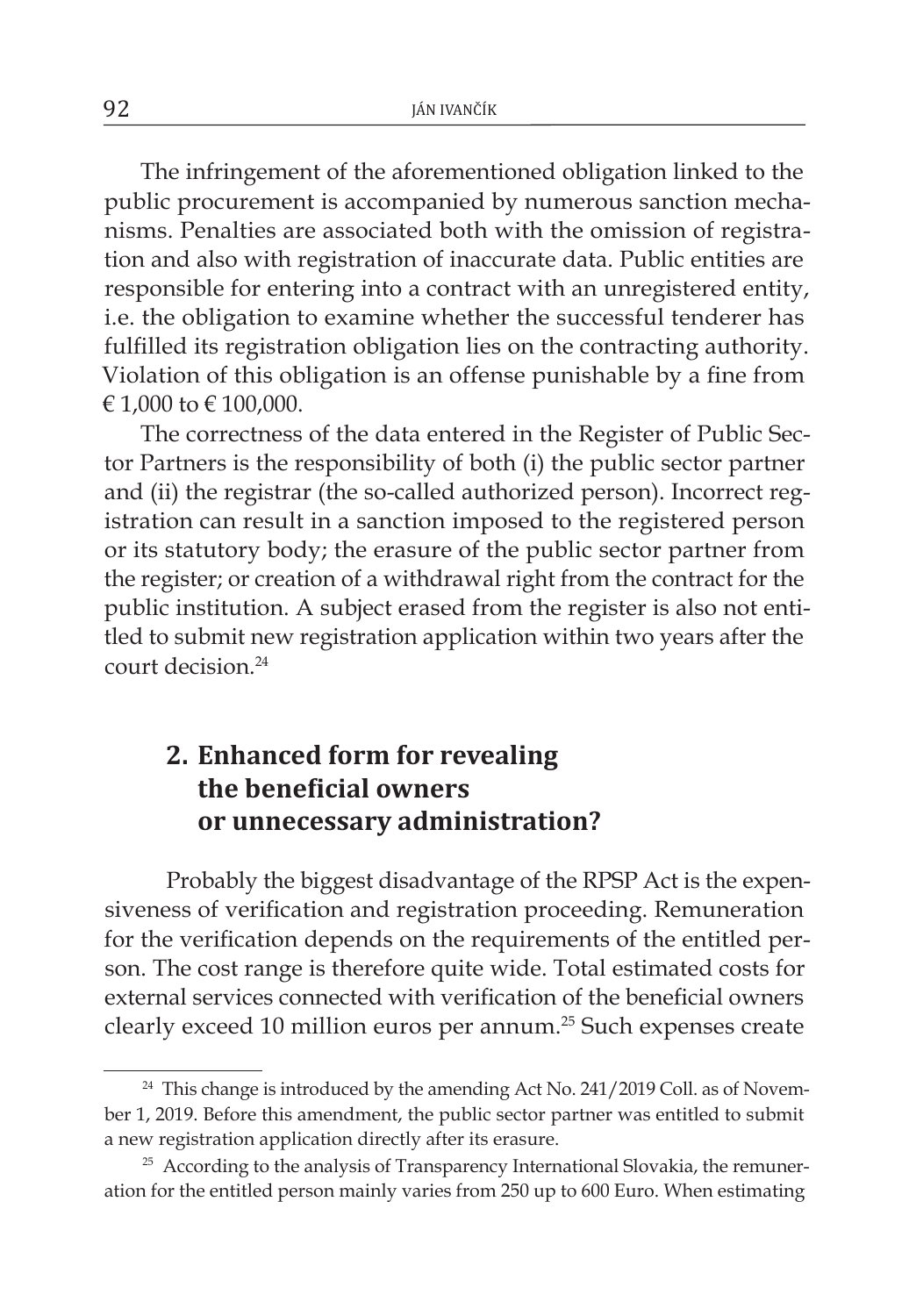considerable element for the entrepreneurs and it is often included in the price for services invoiced to the state. Therefore, it is appropriate to raise a question if it would not be better to determine exact price for the verification procedure.

Another problem is connected with the list of entitled persons. With respect to the aforementioned total price for services, it might be helpful if the verification process was carried out by a state authority. Undoubted an advantage would be the income for the state and also fixed remuneration for the whole process. On the other hand, currently the process is built on the responsibility for the entitled person and the partner of the public sector. In case the verification process is carried out by a state authority, the aim of the legal regulation would be endangered.

Issues connected with the RPSP Act are not only systemic but also interpretative. For instance, we can point to the basic definition of the "public sector partner" and its exceptions (i.e. part of the negative definition).<sup>26</sup> Interpretation problems with "one-off performance", respectively "repeated performance" arise for instance in case of drawing finances from EU funds exceeding the €100,000 per annum limit. Funds are usually drawn several times a year but their total amount is predetermined. The application practice in this area is still not uniform. In our opinion, the use of EU funds should be probably seen as a oneoff performance. Despite several instalments, it is still a claim for one performance. Interpretation problems also occur in some cases when it is necessary to assess if the remuneration is paid in instalments (i.e. it is a one-off performance) or if it is a repeated performance (e.g. payment of the rent).

the total verifications costs, the analysis calculates with 20,000 registered entities. As of March 2020, the number of registered persons exceeded 30,000 registered entities. For more see: https://transparency.sk/sk/ako-dobrou-hodnotou-za-peniaze-je-protischrankovy-zakon/

 $26$  Pursuant to Sec. 2 (2) and (3) of the RPSP Act, a public sector partner is not the one: a) who should be given a one-off performance arising from the contract which does not exceed  $\in$  100,000; or

b) who should be given numerous partial or repeated performances arising from the contract which do not exceed  $\in$  250,000.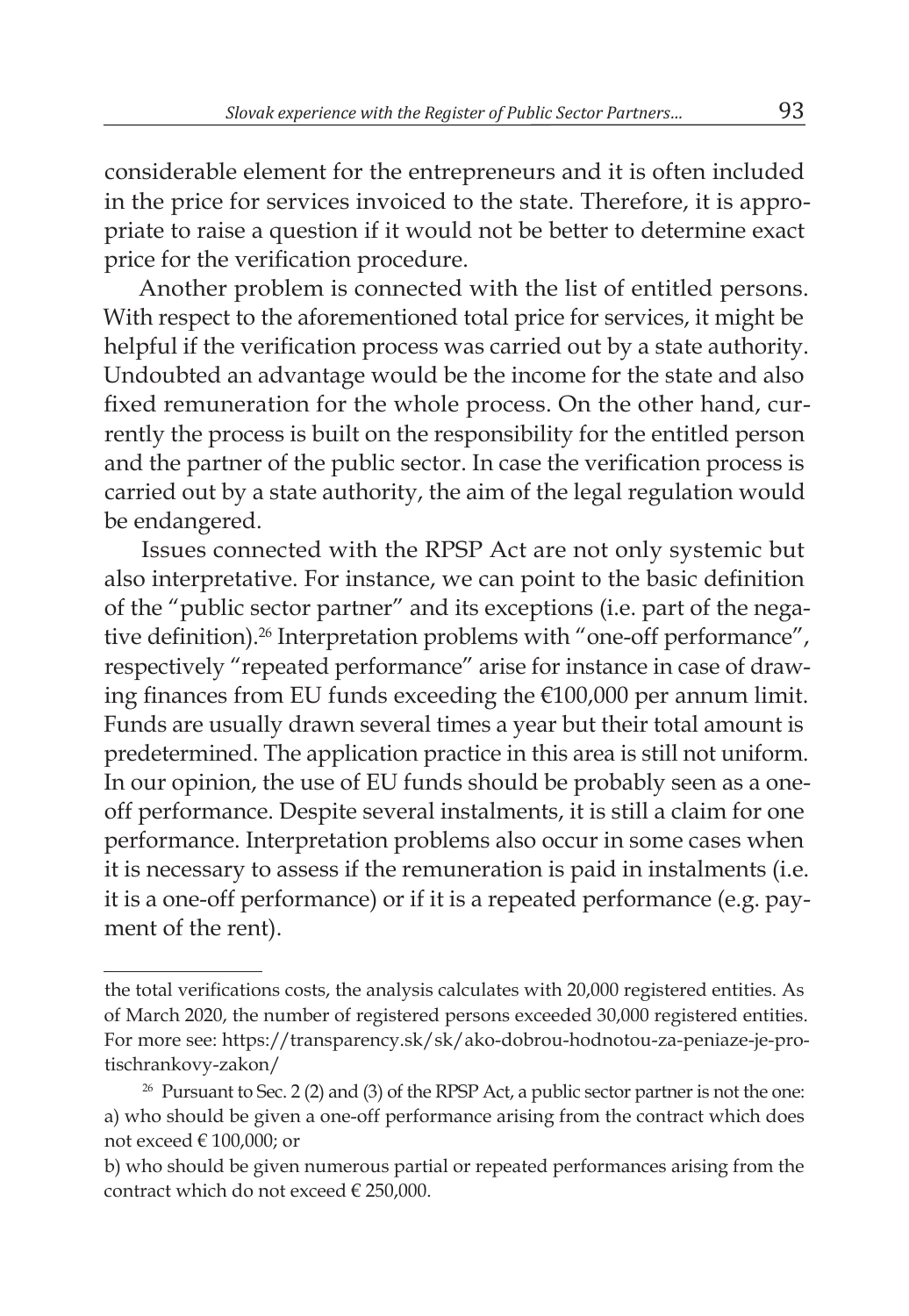However, it is necessary to point also to the positive aspects of the RPSP Act. After three years of practice we can see first the results of the judicial decision – making practice. As of December 2019, the District court in Žilina held 91 cases concerning truthfulness and completeness of entered data: 65 cases were closed, of which 40 ended with a halt, 2 companies were erased from the register for breach of their obligations and 23 cases ended in another way. Totally 8 public sector partners were fined in the total amount of 540 thousand Euros. $27$ 

#### **Conclusions**

By adoption of the RPSP Act, the Slovak Republic made a significant step towards transparency in public procurement. The new Slovak approach is in some aspects pioneering and a longer period of time is needed to evaluate its impact. Accordingly, many practical questions arise which need to be answered by application and practice.

In this article, we tried to describe the verification and registration process under the RPSP Act which can be interesting as an example for foreign practice and also to point out its shortcomings. From our point of view, it was rather a courageous decision to entrust the verification process to a closed list of entitled persons. Some critics oppose that a public entity would be more suitable for this task but from our point of view, the responsibility ties under the RPSP Act work quite sufficiently.

In general, the RPSP Act can be evaluated as an ambitious project with some progressive ideas (e.g. a new form of due diligence). We also positively evaluate the latest amendment that has major impact on some former interpretation issues.

 $27$  The information is based on the official data of District Court Žilina, provided to the author on the basis of Act No. 211/2000 Coll. on Free Access to Information. The data obtained refer to the state as of December 2019.